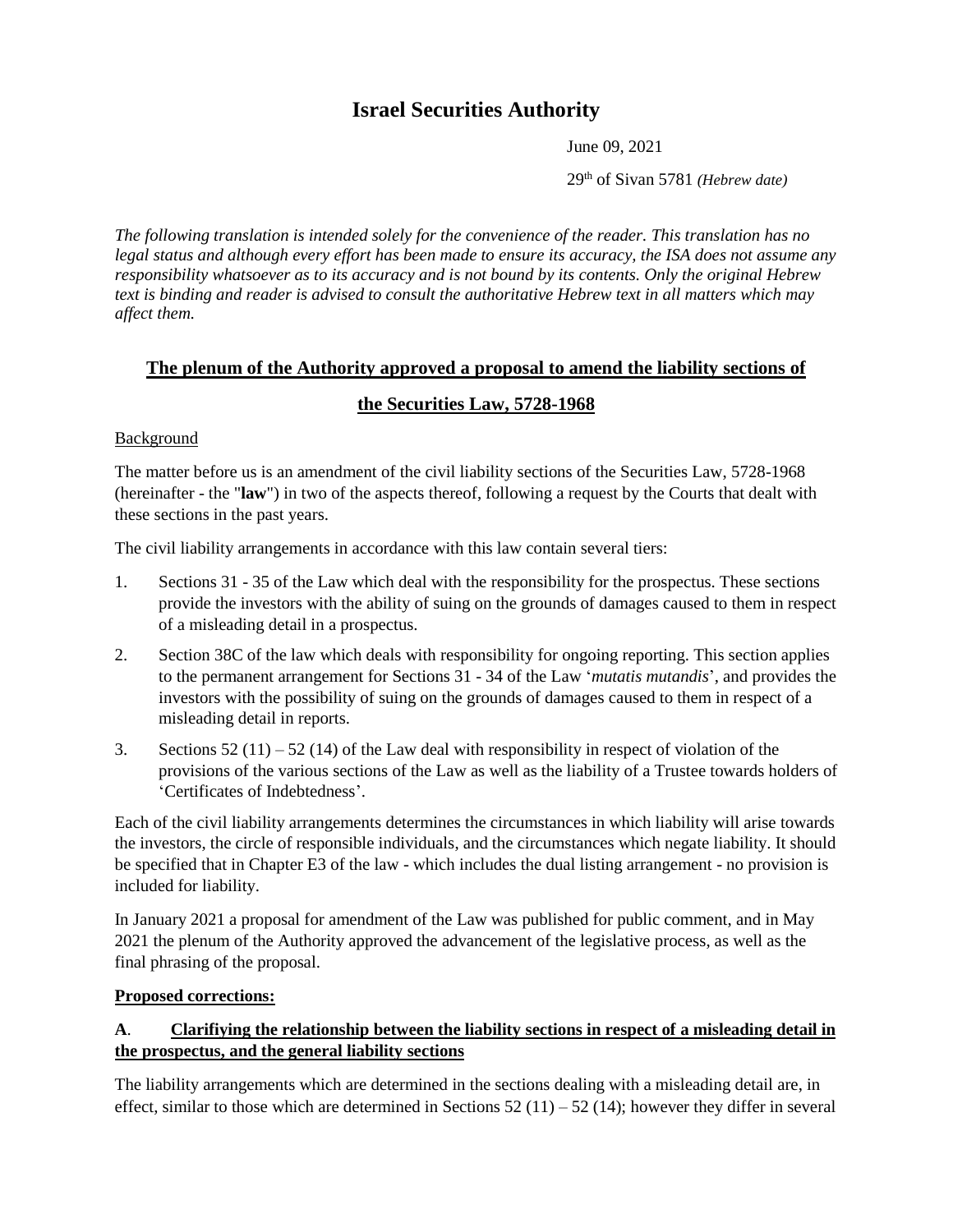important respects. Thus, for example, there is no absolute overlap between the entities to whom the liability applies with regard to the two sections – whereas, according to section 52 (11) the presumption of responsibility applies to the issuer, the Directors of the issuer, its CEO and the controlling shareholder; the presumption of responsibility for publishing misleading information applies to other entities, such as a signatory who supported the offering and who provided an expert opinion, a report, review or approval that was either included or mentioned in the prospectus or in any other report, with his prior consent. Another significant difference concerns the various statutes of limitation between the sections - while the liability for publishing a misleading detail is restricted to two years from the date of the transaction, or seven years from the date of the prospectus - whichever is earlier - liability pursuant to Section 52 (11) is governed by the ordinary rules of limitation, which normally stipulates a statute of limitations of seven years.

These differences in the rules of liability often led to claims being filed by virtue of the two sections together, in which - notwithstanding the fact that the matter in question has an identical factual tract and alleges the publication of a misleading detail - the group of plaintiffs for each of these sections was different (due to the differing statutes of limitations), and therefore the group of defendants was different – a result which is difficult to justify. Moreover, when the Courts were required to consider the two sections, different interpretive approaches evolved: In one instance it was ruled that these two arrangements coexist and therefore there is no prevention from suing based on both sections for the same factual tract; and in another instance an explanation was brought forth that the arrangement relating to a misleading detail is a specific arrangement that overrides the general arrangement provided for in Section 52 (11) (see: P.C (C.C.) 49602-11-11 **Shlomo Peugeot v. Michael Hirschberg** (28.7.2016) para. 176- 177; P.C (C.C.) 28811-02-16 **Gabriel Damati v. MannKind Corporation et al**.) (9.1.2018), para. 39). This lack of clarity in respect of the law inflicts on both companies and investors. It should further be stated that a decisive interpretation that the two arrangements apply simultaneously diminished the relevance of the statute of limitations in Section 31(B) with respect to the entities specified in section  $31(A)$ ; since, in accordance with Section 52 (11), these entities in any event will be subject to the statute of limitations pursuant to Section 52 (11). For additional decisions in which the question of the relationship between the sections has arisen, see also: C.A. 345/03 **Dan Reichert v. Heirs of the late Moshe Shemesh**, of blessed memory, verdict SB(2) 437(2007); P.A. (Economic) 35879-05-14 **Azriel Zolti v. Delek Group Ltd**. (20.02.2017); P.A. (Economic) 38731-08-15 **Uzi Levin v. D - Pharm Ltd.** (31.12.2017).

In light of the aforementioned, it is proposed to amend Section 31 of the law so that it will stipulate that Section 52 (11) of the law will not apply to liability caused by a misleading detail in the prospectus, and the statute of limitation will apply in accordance with Section 31 (B) two years from the date of the transaction, or seven years from the date of the prospectus, the earlier of the two. In addition, since the responsibility for current reports which is determined in Section 38 (C) applies to the arrangement in Section 31 of the Law, Section 52 (11) of the law will also not apply to these reports, but rather only the specific arrangement which is set forth in Section 31 of the law. This determination will clarify the law, will prevent conflicting interpretations by the Courts and will increase assurance in the market with regard to the liability applied to reporting companies.

#### **B. Clarification of liability that applies on the matter of dual registration companies**

As stated, at the present time Chapter E (3) of the dual listing arrangement does not include a provision for liability. The absence of a specific arrangement has raised question with regard to a number of legal proceedings in which dual listed companies have been sued. The Israel Securities Authority (hereinafter: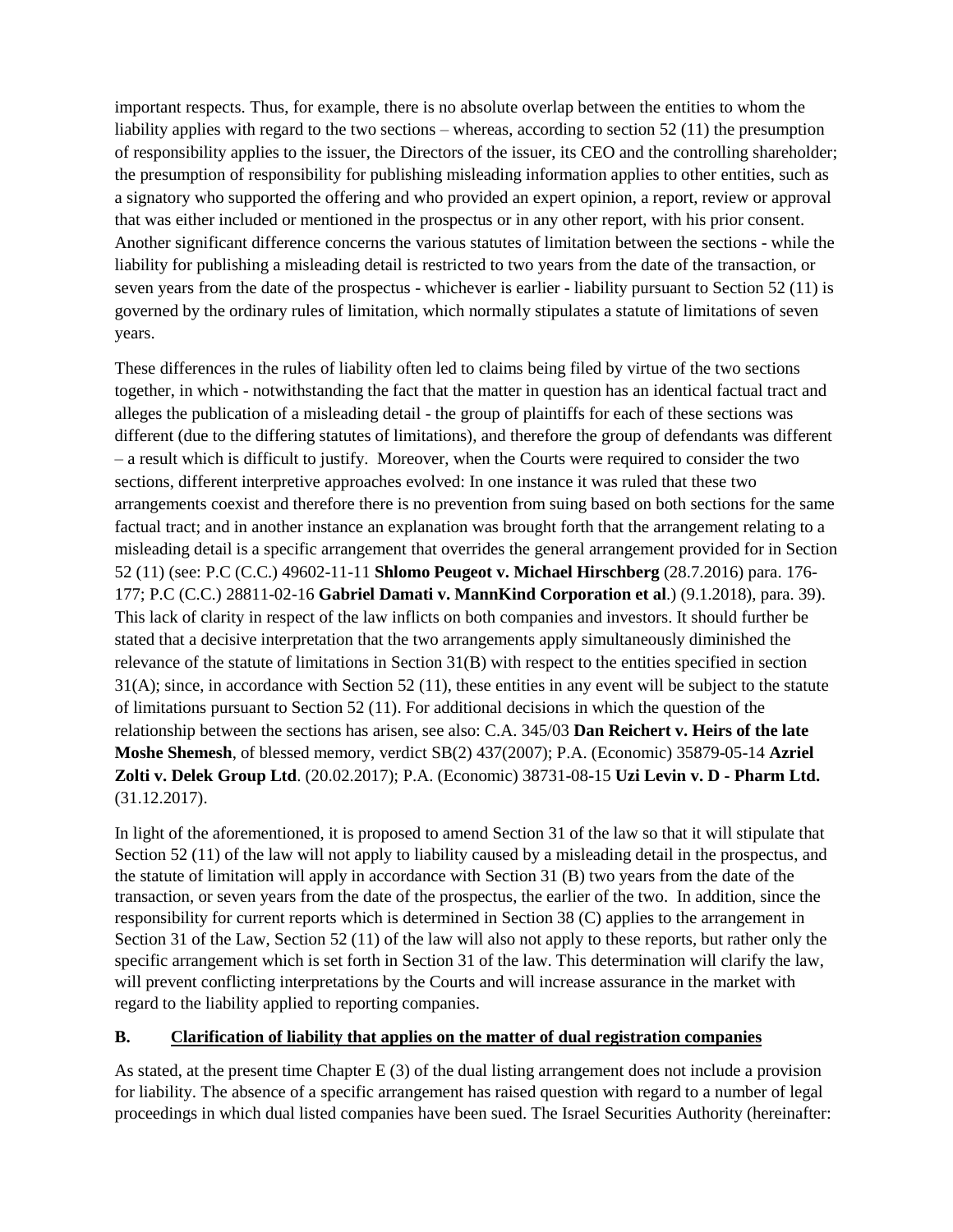the "ISA") has submitted a position to the Courts and this was, in effect, accepted in their rulings. In the most recent of the proceedings, the Supreme Court remarked that it would be appropriate to clarify the matter in law.

The plaintiffs in these legal proceedings have claimed that responsibility for disclosure should be in accordance with Israeli law, similar to the liability which is applicable to companies that are traded on the Tel Aviv Stock Exchange only. The dual listed companies, on the other hand, asserted that they are liable for disclosure pursuant to foreign law in accordance with the concept of the dual listing arrangement, since the disclosure provisions themselves are in accordance with foreign law.

The position submitted to the Courts by the ISA maintains that the rules of liability which are applicable to the disclosure provided by dual listed companies follow the rules of disclosure. That is to say, in civil lawsuits for breach of the duty of disclosure of a dual listed company, when the disclosure is given under the provisions of foreign law, the liability will be in accordance with the foreign law. However, in civil lawsuits for breach of a specific duty of disclosure which is applicable to a dual listed company pursuant to Israeli law, the rules of liability of the Israeli Securities Law will apply. Thus, for example, if a dual listed company that issued debentures in Israel was required to disclose the debentures and their collateral in accordance with the Israeli law, then in respect thereof the rules of liability pursuant to Israeli law will apply; whereas with respect to the rest of the company's disclosure which is given in accordance with foreign law, the rules of liability of foreign law will apply.

The proposed amendment is, therefore, intended to cement in the law the position of the ISA as this was submitted to the Supreme Court within the context of C.A.A. 7/8737 **Damati v. MannKind Corporation** and C.A. 2889/18 **Cohen v. Tower Semiconductor Ltd**. (together, herein below: the "matter of Damati ") which dealt with the rules of liability that are applicable to dual listed companies. In the Supreme Court ruling in the matter of Damati, the Court adopted the rulings handed down by the Tel Aviv District Court in two cases which were before it, and which had been consolidated in a manner that was consistent with the position of the ISA. The judges furthermore commented that "it would be appropriate to consider a legislative amendment that will clarify the state of matters on the issue that is being explicitly discussed" (para. 5 of the judgment). The proposed amendment addresses this recommendation made by the Court.

The proposed amendment clarifies the law which is applicable in the context of claims made by investors in Israeli Courts against dual listed companies. It retains the right to sue, but at the same time it prevents a situation where the rules of liability would impair the fundamental concept of the dual listing arrangement, which is based on disclosure in accordance with the provisions of foreign law. Moreover, the adaptation of the rules of liability to the rules of disclosure is intended to prevent a situation in which rules of liability of two different legal methods will be simultaneously applicable, in a manner that will impose on dual listed companies a double burden, or conflicting rules.

In accordance, the rules of liability will not impair the fundamental concept of the dual listing arrangement, which is based on disclosure in accordance with the provisions of foreign law. The rules of liability must be in compliance with the rules of disclosure, and not enlarge the exposure of dual registration companies to the Israeli law.

It should be noted that in addition to the rules of liability which relate to disclosure, general liability for violation of the provisions of the law pursuant to Sections 52 (11) through 52 (14) will continue to be applicable to dual listed companies. Thus, for example, a dual listed company which has not appointed a Trustee for holders of promissory notes issued in Israel could find itself liable for breach of the aforementioned obligation in accordance with the general liability sections. As has been explained above